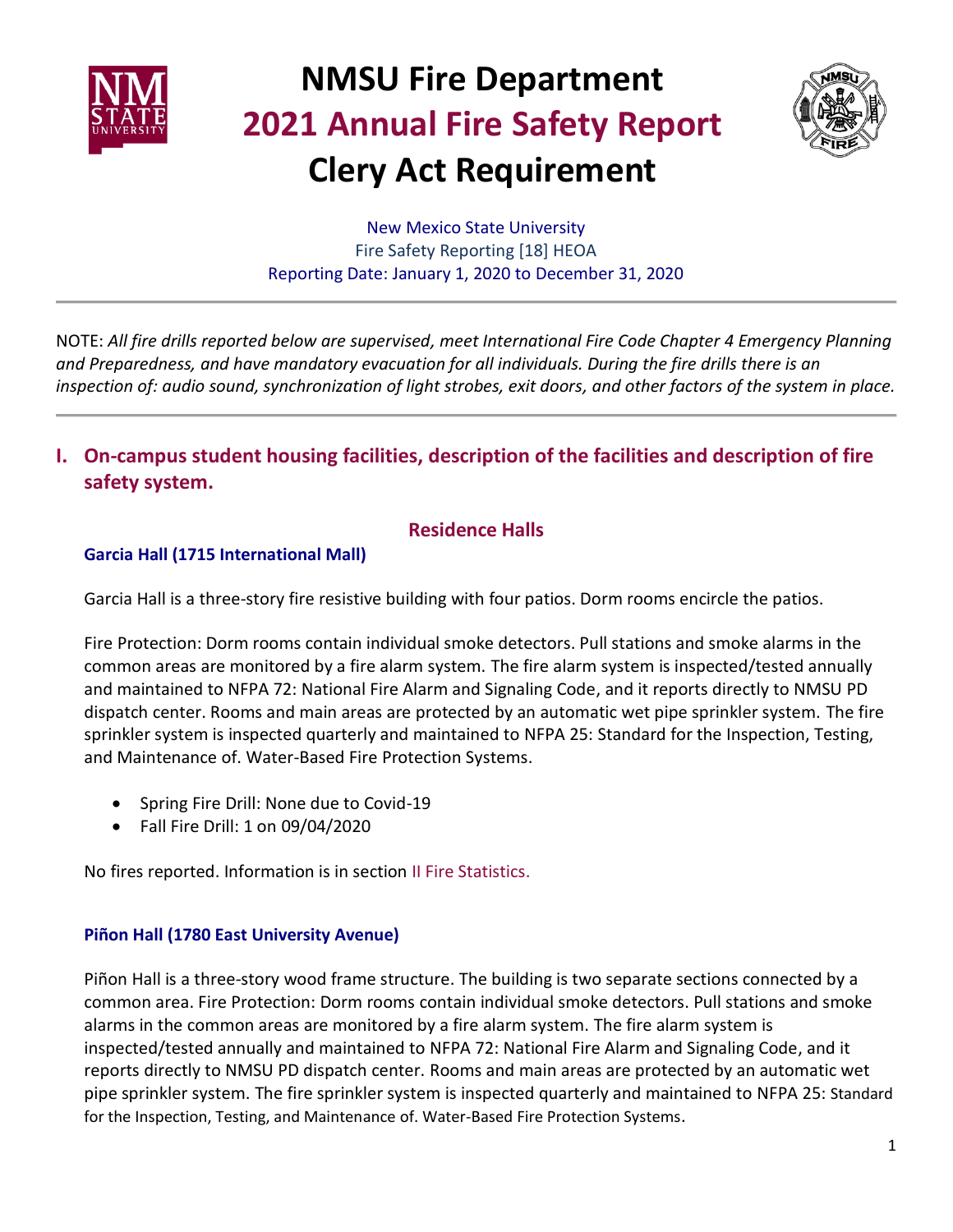



- Fire Drill: None due to Covid-19
- Fire Drill: 1 on 09/04/2020

No fires reported. Information is in section II Fire Statistics.

### **Rhodes-Garrett-Hamiel (RGH) (2715-2735 Jordan Road)**

RGH is a three-story fire resistive building with traditional dorm rooms off the main hallway.

Fire Protection: Dorm rooms contain individual smoke detectors. Pull stations in the common areas are monitored by a fire alarm system. The fire alarm system is inspected/tested annually and maintained to NFPA 72: National Fire Alarm and Signaling Code, and it reports directly to NMSU PD dispatch center. Hallways and corridors are protected by with an automatic wet pipe sprinkler system. The fire sprinkler system is inspected quarterly and maintained to NFPA 25: Standard for the Inspection, Testing, and Maintenance of. Water-Based Fire Protection Systems.

- Spring Fire Drill: None due to Covid-19
- Fall Fire Drill: 1 on 09/08/2020

No fires reported. Information is in section II Fire Statistics.

### **Juniper Hall (1525 International Mall)**

Juniper Hall is a three-story wood frame building with traditional dorm rooms off the main hallway.

Fire Protection: Dorm rooms contain interconnected smoke detectors with modular tone system tied into a full building fire alarm. Pull stations in the common areas are monitored by a fire alarm system. The fire alarm system is inspected/tested annually and maintained to NFPA 72: National Fire Alarm and Signaling Code, and it reports directly to NMSU PD dispatch center. Rooms, hallways, public areas, and corridors are protected with an automatic wet pipe sprinkler system. The fire sprinkler system is inspected quarterly and maintained to NFPA 25: Standard for the Inspection, Testing, and Maintenance of. Water-Based Fire Protection Systems.

- Spring Fire Drill: None due to Covid-19
- Fall Fire Drill: 1 on 09/08/2020

No fires reported. Information is in section II Fire Statistics.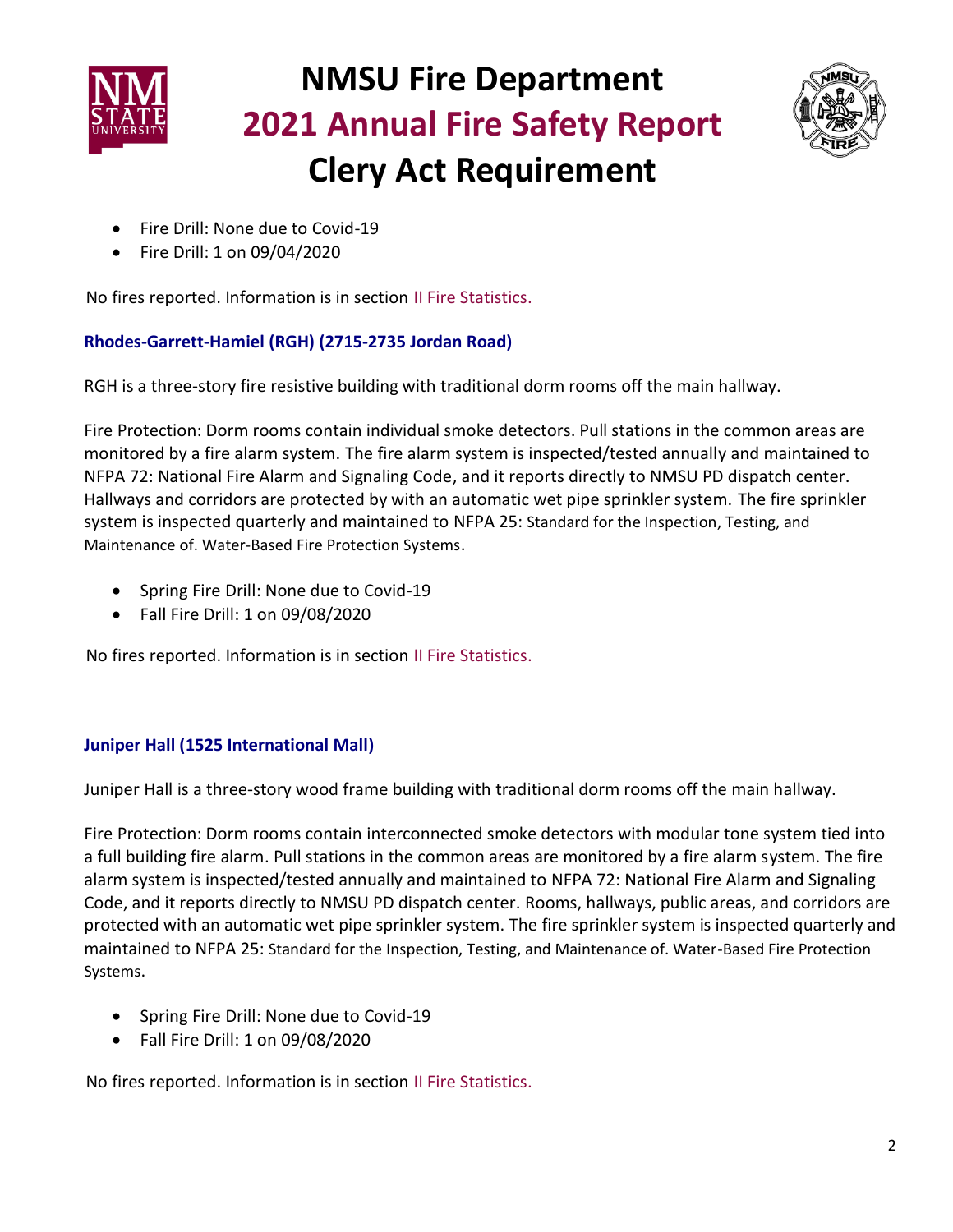



### **Campus Apartments**

#### **Cervantes Village**

Cervantes Village are multiple single story wood frame buildings, they contain one, two, and four bedroom apartments.

Fire Protection: The rooms contain individual smoke detectors and CO alarm detectors.

One fire reported. Information is in section II Fire Statistics.

### **Chamisa Village I & II (1735 Stewart Street)**

Chamisa Village is a complex made-up of three-story wood frame buildings. Apartments come in two and four bedroom layouts.

Fire Protection**:** Apartments contain individual smoke detectors. Pull stations and smoke alarms in the common areas are monitored by a fire alarm system. The fire alarm system is inspected/tested annually and maintained to NFPA 72: National Fire Alarm and Signaling Code, and it reports directly to NMSU PD dispatch center. Rooms and main areas are protected by an automatic wet pipe sprinkler system. The fire sprinkler system is inspected quarterly and maintained to NFPA 25: Standard for the Inspection, Testing, and Maintenance of. Water-Based Fire Protection Systems.

Chamisa Village I

- Spring Fire Drill: None due to Covid-19
- Fall Fire Drill: 1 on 09/03/2020

### Chamisa Village II

- Spring Fire Drill: None due to Covid-19
- Fall Fire Drill: 1 on 09/03/2020

No fire reported. Information is in section II Fire Statistics.

### **Vista Del Monte**

Vista Del Monte is a complex made up of two story wood frame buildings. Apartments are in two-bedroom configuration.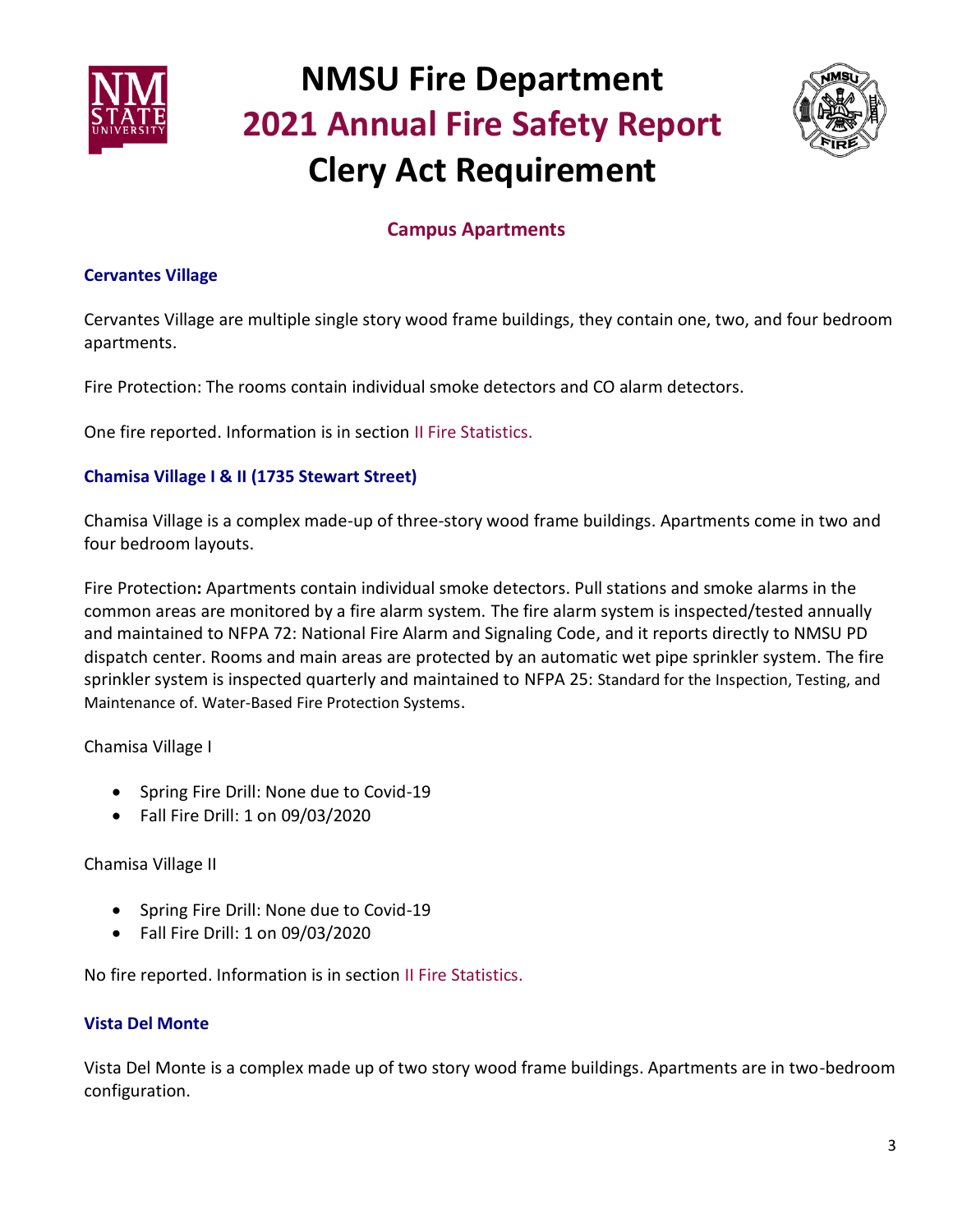



Fire Protection: Apartments contain individual smoke detectors and CO detectors.

One fire reported. Information is in section II Fire Statistics.

### **Family Housing**

### **Tom Fort and Sutherland Villages**

Tom Fort and Sutherland are single-family, single story fire resistive homes.

Fire Protection: The homes contain individual smoke detectors and CO detectors.

One fire reported. Information is in section II Fire Statistics.

### **Greek Housing**

### **Chi Omega (1700 East University Avenue)**

Chi Omega is a residential sorority, two story wood frame home.

Fire Protection: Bedrooms contain individual smoke detectors. Smoke alarms in the common areas are monitored by a fire alarm system. The fire alarm system is inspected/tested annually and maintained to NFPA 72: National Fire Alarm and Signaling Code, and it reports directly to NMSU PD dispatch center. Rooms and common areas are covered by an automatic wet pipe sprinkler system. The fire sprinkler system is inspected quarterly and maintained to NFPA 25: Standard for the Inspection, Testing, and Maintenance of. Water-Based Fire Protection Systems.

- Spring Fire Drill: None due to Covid-19
- Fall Fire Drill: 1 on 09/09/2020

No fires reported. Information is in section II Fire Statistics.

### **Delta Zeta (1600 East University Avenue)**

Delta Zeta is a residential sorority, single story wood frame home.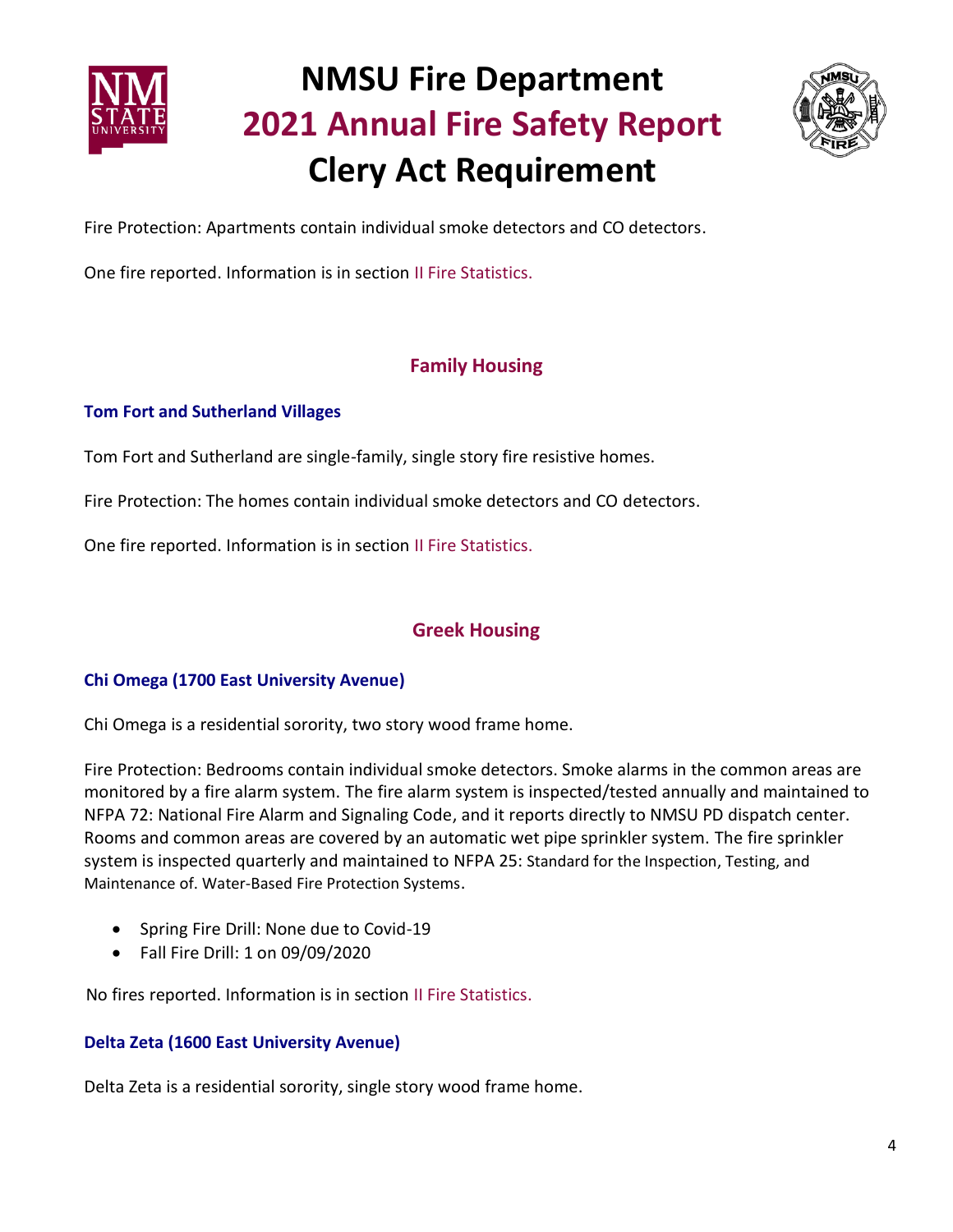



Dorm rooms contain individual smoke detectors. Smoke alarms in the common areas are monitored by a fire alarm system. The fire alarm system is inspected/tested annually and maintained to NFPA 72: National Fire Alarm and Signaling Code, and it reports directly to NMSU PD dispatch center. Rooms and common areas are covered by an automatic wet pipe sprinkler system. The fire sprinkler system is inspected quarterly and maintained to NFPA 25: Standard for the Inspection, Testing, and Maintenance of. Water-Based Fire Protection Systems.

- Spring Fire Drill: None due to Covid-19
- Fall Fire Drill: 1 on 09/09/2020

No fires reported. Information is in section II Fire Statistics.

### **Zeta Tau Alpha (1699 East University Avenue)**

Zeta Tau Alpha is a residential sorority, two story wood frame home.

Fire Protection: Smoke detectors throughout the building and pull stations in the hallways are monitored by a fire alarm system. The fire alarm system is inspected/tested annually and maintained to NFPA 72: National Fire Alarm and Signaling Code, and it reports directly to NMSU PD dispatch center. Rooms and common areas are covered by an automatic wet pipe sprinkler system. The fire sprinkler system is inspected quarterly and maintained to NFPA 25: Standard for the Inspection, Testing, and Maintenance of. Water-Based Fire Protection Systems.

- Spring Fire Drill: None due to Covid-19
- Fall Fire Drill: 1 on 09/09/2020

No fires reported. Information is in section II Fire Statistics.

### **Academic Buildings**

### **Spring 2020**

### **Alumni Visitors Center (Zuhl Museum) (775 E. College Avenue)**

Zuhl Museum is a single-story Fire Resistive Non-Combustible building that houses offices, and museum showroom areas.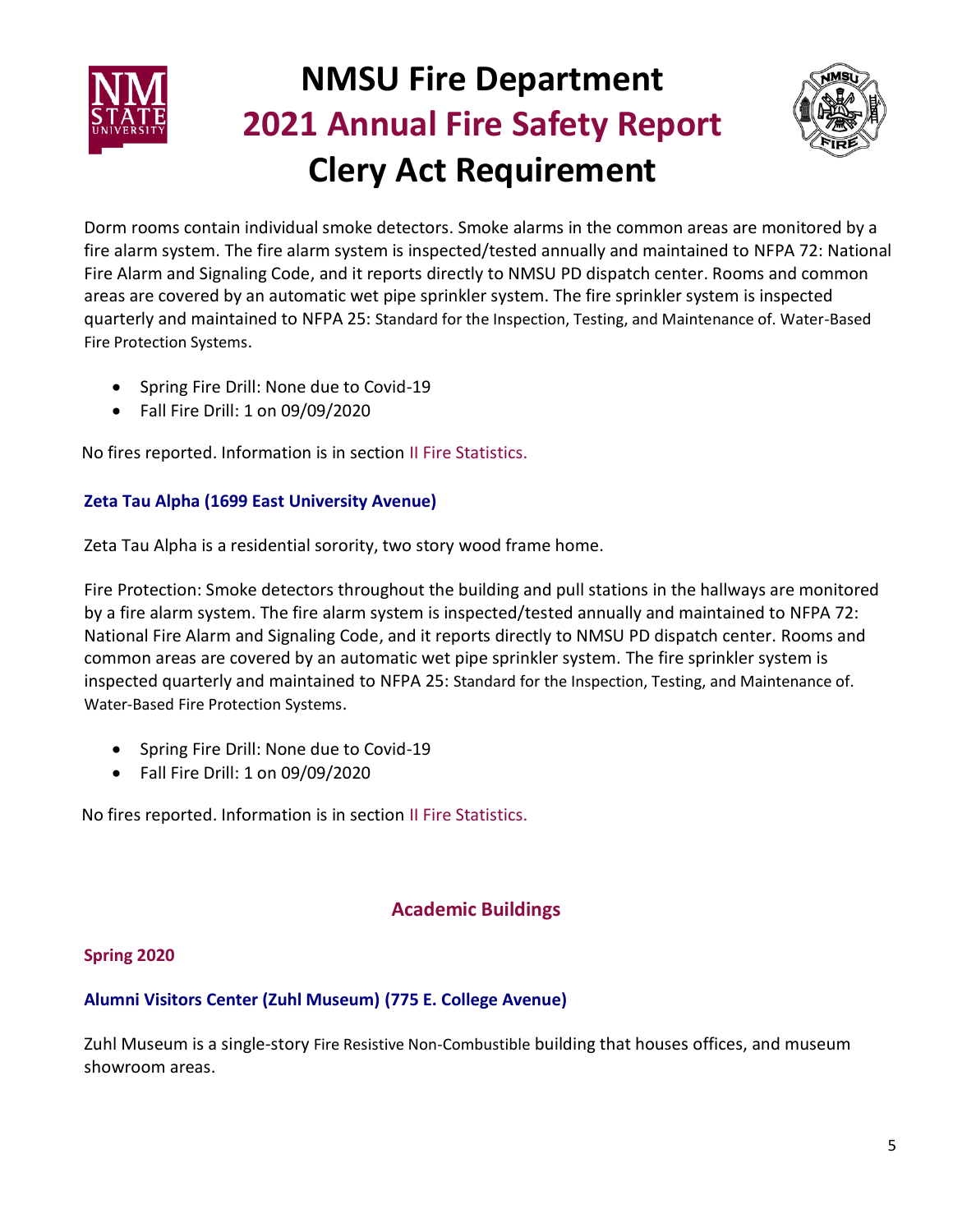



Fire Protection: Zuhl Museum is equipped with a full addressable fire alarm system. The fire alarm system is inspected/tested annually and maintained to NFPA 72: National Fire Alarm and Signaling Code, and it reports directly to NMSU PD dispatch center.

• Fire Drill on 02/13/2020

No fires reported. Information is in section II Fire Statistics.

### **Branson Library (1303 Frenger Mall)**

Branson Library is a multi-story Fire Resistive Non-Combustible building that houses offices, museum showrooms, book stacks, and classroom areas.

Fire Protection: Branson Library is equipped with a full addressable fire alarm system. The fire alarm system is inspected/tested annually and maintained to NFPA 72: National Fire Alarm and Signaling Code, and it reports directly to NMSU PD dispatch center.

• Fire Drill on 02/13/2020

One fire reported. Information is in section II Fire Statistics.

### **Coca Cola Weight Training Facility (1800 Stewart Street)**

Coca Cola Weight Training Facility is a single-story Fire Resistive Non-Combustible building that houses offices, and athletic workout areas.

Fire Protection: Coca Cola Weight Training Facility is equipped with a full addressable fire alarm system and is covered by an automatic wet pipe sprinkler system. The fire alarm system is inspected/tested annually and maintained to NFPA 72: National Fire Alarm and Signaling Code, and it reports directly to NMSU PD dispatch center. The fire sprinkler system is inspected quarterly and maintained to NFPA 25: Standard for the Inspection, Testing, and Maintenance of. Water-Based Fire Protection Systems.

• Fire Drill on 02/13/2020

No fires reported. Information is in section II Fire Statistics.

### **Police Station -Ag Institute (725 E. College Avenue)**

Police Station -Ag Institute is a multi-story Fire Resistive Non-Combustible building complex that houses offices, lecture rooms, storage, and classroom areas.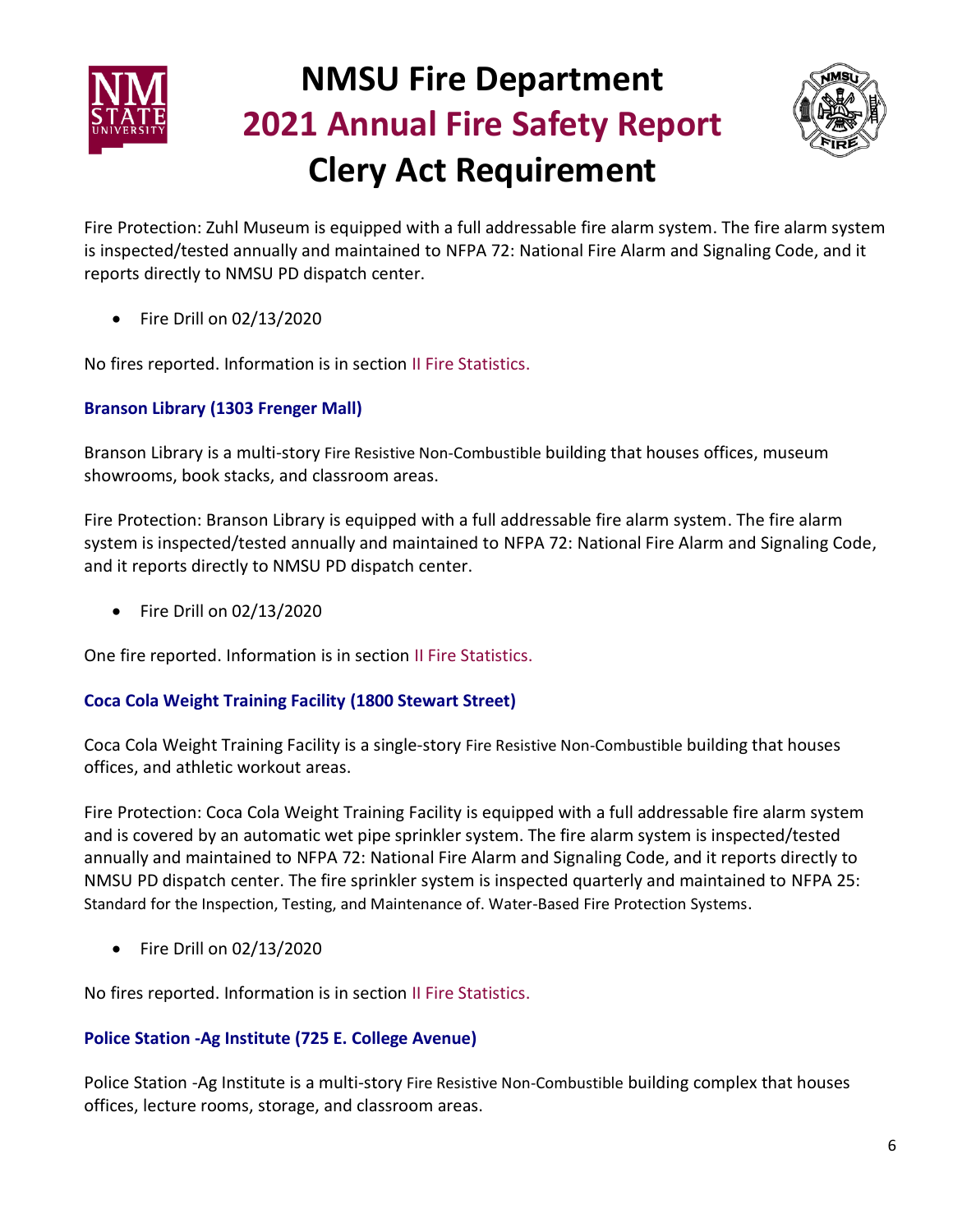



Fire Protection: Police Station -Ag Institute is equipped with an independent fire alarm detector system.

• Fire Drill on 02/13/2020

No fires reported. Information is in section II Fire Statistics.

#### **Science Hall (1290 Frenger Mall)**

Science Hall is a multi-story Fire Resistive Non-Combustible building that houses offices, lecture rooms, and classroom areas.

Fire Protection: Science Hall is equipped with a full addressable fire alarm system and has an automatic Sapphire fire suppression system in its main-frame computer area. The fire alarm system is inspected/tested annually and maintained to NFPA 72: National Fire Alarm and Signaling Code, and it reports directly to NMSU PD dispatch center. The Sapphire system is inspected annually and maintained to NFPA 2001: Standard on Clean Agent Fire Extinguishing Systems.

• Fire Drill on 02/13/2020

No fires reported. Information is in section II Fire Statistics.

#### **Fall 2019**

#### **Biology Annex (3080 Williams Avenue)**

Biology Annex is a single-story Fire Resistive Non-Combustible building that houses offices, laboratories, and classroom areas.

Fire Protection: Biology Annex is equipped with a full addressable fire alarm system. The fire alarm system is inspected/tested annually and maintained to NFPA 72: National Fire Alarm and Signaling Code, and it reports directly to NMSU PD dispatch center.

• Fire Drill on 09/04/2020

No fires reported. Information is in section II Fire Statistics.

#### **Computer Center (1275 Stewart Street)**

Computer Center is a multi-story Fire Resistive Non-Combustible building that houses offices, lecture rooms, classrooms, and a computer server complex.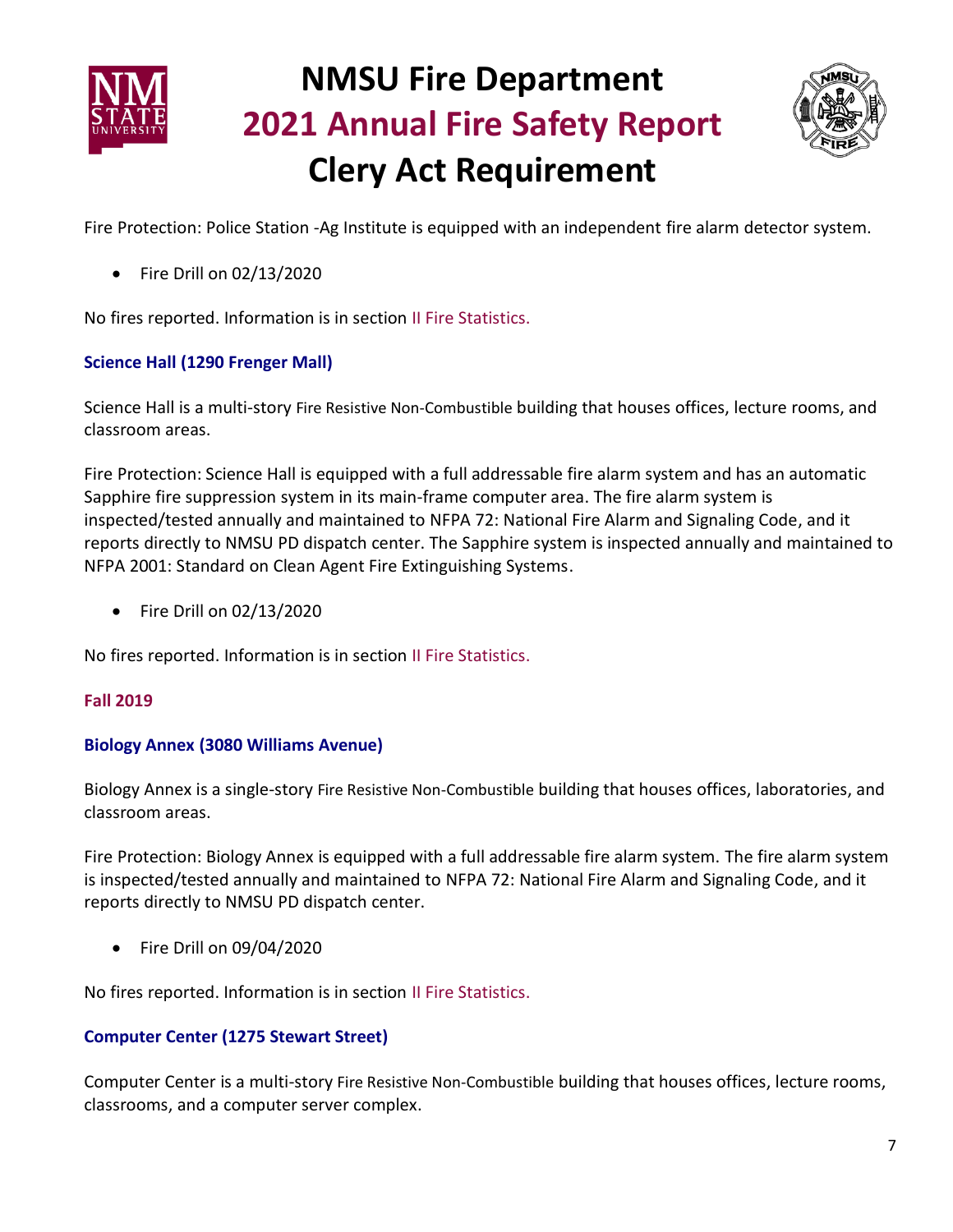



Fire Protection: Computer Center is equipped with a full addressable fire alarm system and has an automatic Inergen fire suppression system in its main-frame computer area. The fire alarm system is inspected/tested annually and maintained to NFPA 72: National Fire Alarm and Signaling Code, and it reports directly to NMSU PD dispatch center. The Inergen system is inspected annually and maintained to NFPA 2001: Standard on Clean Agent Fire Extinguishing Systems.

• Fire Drill on 09/04/2020

No fires reported. Information is in section II Fire Statistics.

### **Hadley Hall (2850 Weddell Street)**

Hadley Hall is a multi-story Fire Resistive Non-Combustible building that houses offices and common areas.

Fire Protection: Hadley Hall is equipped with a full addressable fire alarm system. The fire alarm system is inspected/tested annually and maintained to NFPA 72: National Fire Alarm and Signaling Code, and it reports directly to NMSU PD dispatch center.

• Fire Drill on 09/04/2020

No fires reported. Information is in section II Fire Statistics.

### **Nason House (1070 East University Avenue)**

Nason House is a multi-story Fire Resistive Non-Combustible building that houses offices.

Fire Protection: Nason House is equipped with a full addressable fire alarm system. The fire alarm system is inspected/tested annually and maintained to NFPA 72: National Fire Alarm and Signaling Code, and it reports directly to NMSU PD dispatch center.

• Fire Drill on 09/04/2020

No fires reported. Information is in section II Fire Statistics.

### **O'Loughlin House (1130 East University Avenue)**

O'Loughlin House is a single-story Fire Resistive Non-Combustible building that houses offices.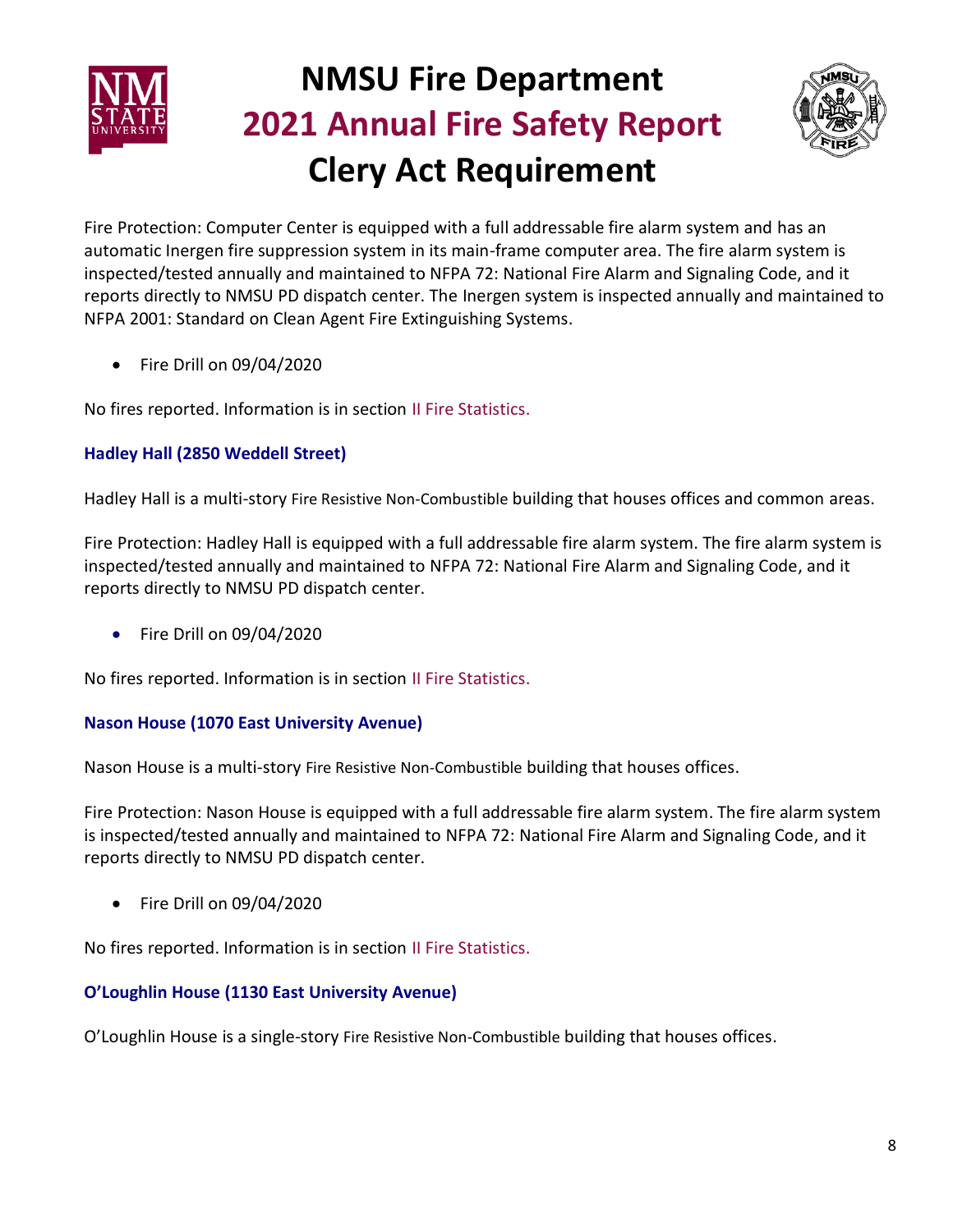



Fire Protection: O'Loughlin House is equipped with a full addressable fire alarm system. The fire alarm system is inspected/tested annually and maintained to NFPA 72: National Fire Alarm and Signaling Code, and it reports directly to NMSU PD dispatch center.

• Fire Drill on 09/04/2020

No fires reported. Information is in section II Fire Statistics.

### **Non-Academic Buildings**

### **Fires in Non-Academic Buildings**

- 319 Fite Drive (Sutherland Village)
- 4121 Sam Steele Way # C10 (Cervantes Village)
- 3560 Research Drive # Q4 (Vista Del Monte Apartments)

Information is in section II Fire Statistics.

#### **Fires in Academic Buildings**

• 1220 Stewart Street (O'Donnell Hall)

Information is in section II Fire Statistics.

### **Fatality or Casualty Fires**

 **None reported.**

### **Arson Fires**

**None reported or identified.**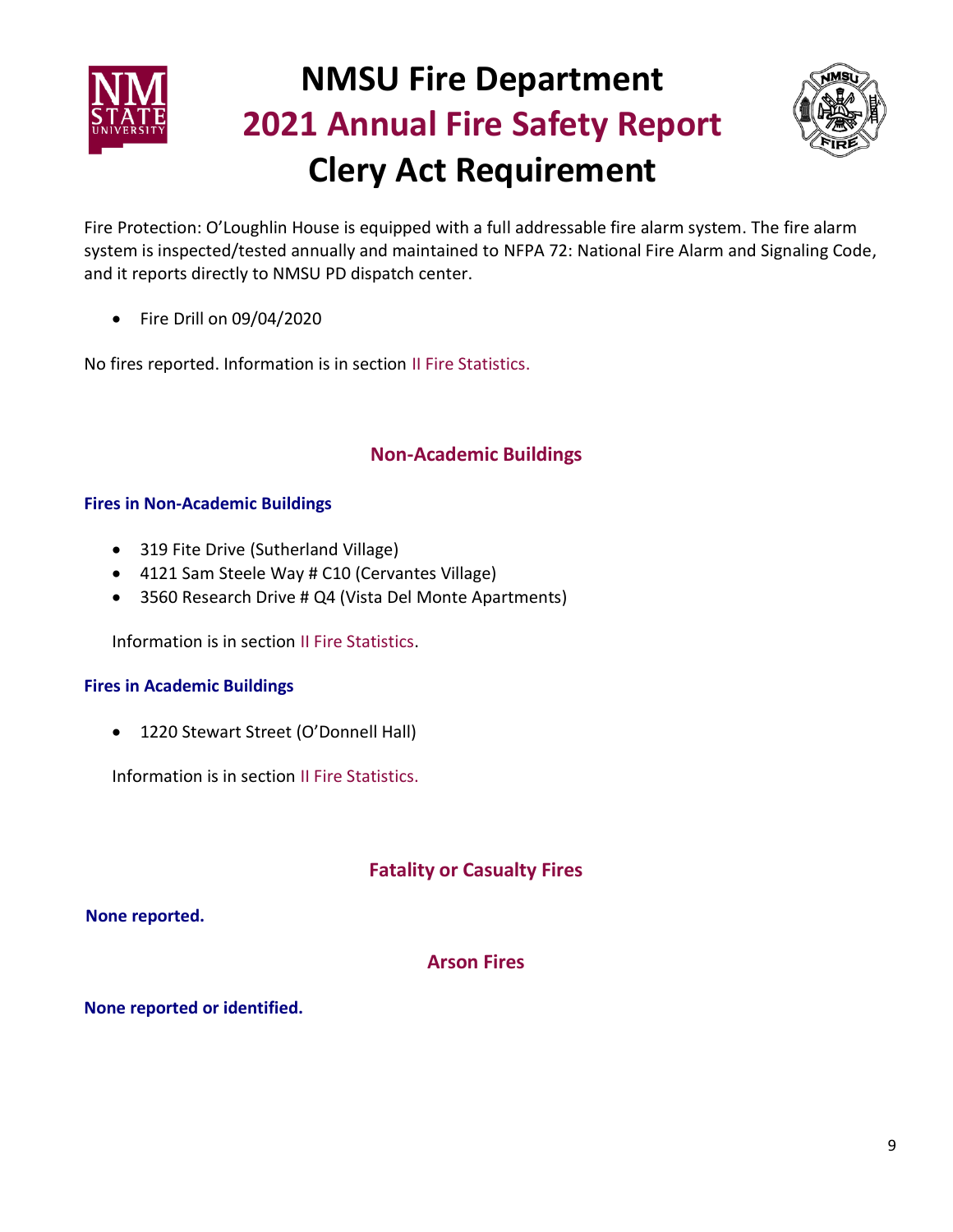



### **II. Fire Statistics**

### **2019 Digital Fire Log**

### **FIRES INSIDE STRUCTURES**

| <b>DATE</b> | <b>ADDRESS</b>                                              | <b>INCIDENT</b>                              |
|-------------|-------------------------------------------------------------|----------------------------------------------|
| 4/21/2020   | Sutherland Village, 319 Fite Drive                          | 113 - Cooking fire, confined to<br>container |
| 05/13/2020  | Cervantes Village, 4121 Sam Steele Way #<br>C <sub>10</sub> | 111 - Building fire                          |
| 07/06/2020  | O'Donnell Hall, 1220 Stewart Street                         | 111 - Building fire                          |
| 07/22/2020  | Vista Del Monte Apartments, 3560<br>Research Drive # Q4     | 113 - Cooking fire, confined to<br>container |

#### **FIRES OUTSIDE STRUCTURES**

| <b>DATE</b> | <b>ADDRESS</b>                                     | <b>INCIDENT</b>                                |
|-------------|----------------------------------------------------|------------------------------------------------|
| 02/06/2020  | 1600 International Mall                            | 131 - Passenger vehicle fire                   |
| 05/15/2020  | Intersection of Union Avenue and Stewart<br>Street | 140 - Natural vegetation fire, other           |
| 05/21/2020  | Intersection of Union Avenue and College<br>Avenue | 142 - Brush or brush-and-grass<br>mixture fire |
| 05/21/2020  | Intersection of Union Avenue and Sam<br>Steele Way | 142 - Brush or brush-and-grass<br>mixture fire |